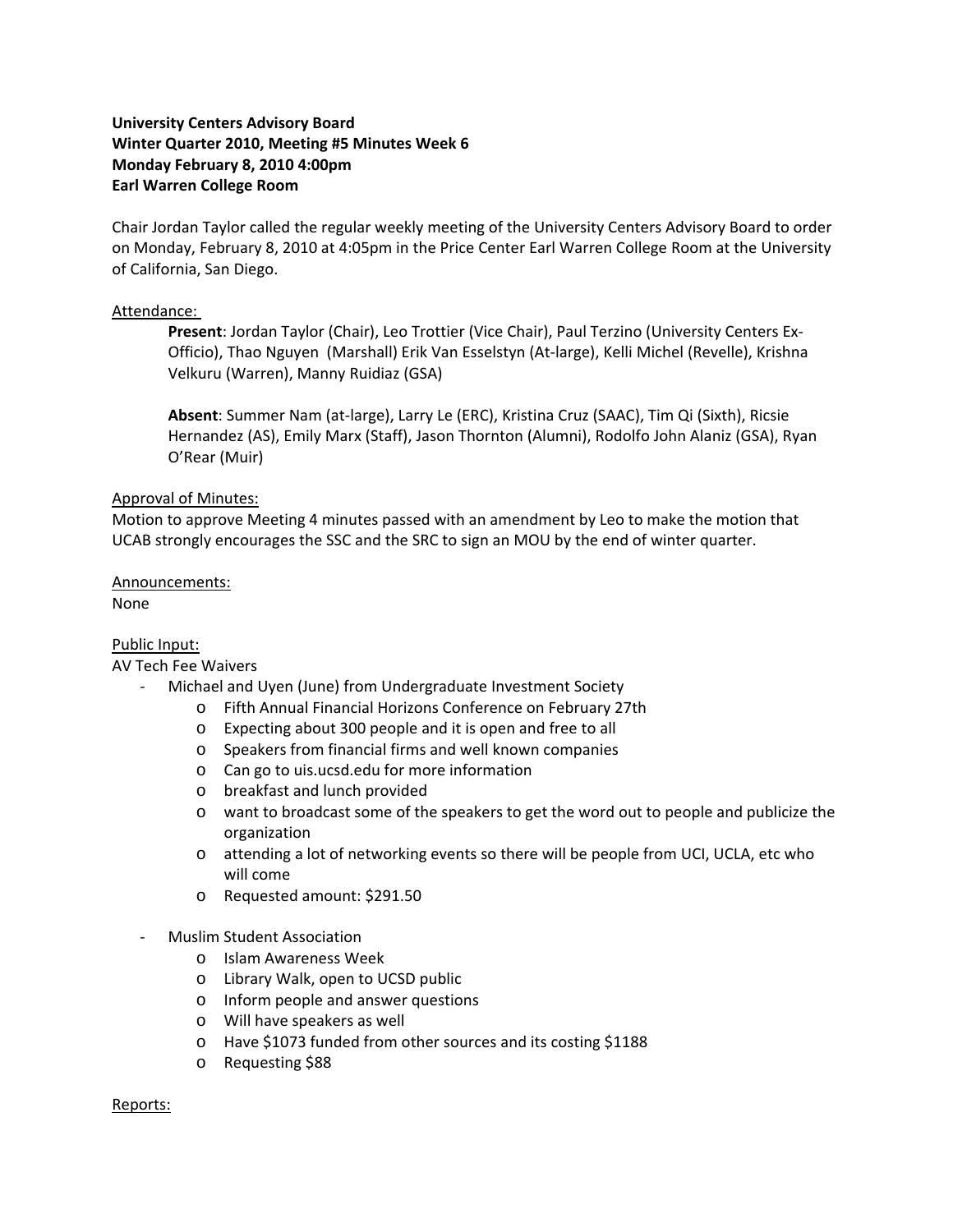- Chair's Report
	- o The work group for the catering MOU is looking good, maybe Leo will chair it
		- Questions to add to the list to ask catering:
			- What was and was not successful in past years?
			- What is the typical service that catering provides to student organizations?
			- Why does catering have to offer to student organizations tokeep the student connection even though they do not benefit financially as much from their business?
		- **EXECTE Send any other questions before Wednesday.**
	- o University Centers fee Consumer Price Index (CPI) update
		- **Net with Utsav**
		- **The CPI increase would be coming in the year after next**
		- Paul is securing three bids from facilities consultants to provide a study of the Price Center, Student Center, and Che Café that will suggest appropriate reserve levels. This study will help support the need for the addition of a CPI escalator.
		- Make the referendum ready enough that next year's board can get it going.
		- Councils from the different colleges can come in and talk about the increase if they would like to
- Vice Chair's Report
	- o Updating and increasing duties to the UCAB secretary position
		- **If** Increase the responsibilities of the secretary
		- Reduce clerical work off of Paul
		- Eventually make an amendment to the UCAB charter but try to work with a different job description first
		- Maybe require the person to have a laptop but Paul will check if that may be a requirement
- Director's Report
	- o Remaining budget \$961
	- o Espresso Roma‐ will provide retail data at next meeting
	- o Sustainability icons A and C were updated
		- **Trident does not seem to fit in C/D icon**
		- **Maybe incorporate the fountain logo**
	- o Announced a Fair Trade Expo to be held in Ballroom West A that will bring together fair trade suppliers and Price Center/Student Center and campus restaurant vendors
	- o Getting rechargeable batteries for bathroom paper towel dispensers and soap dispensors
- Member Report
	- o None

# New Business:

AV Tech Fee Waivers

- Motion to fund Undergraduate Investment Society in full ‐\$291.50 approved
- Muslim Student Association request for \$88 was never called to question. Event is not taking place in Price Center or Student Center.